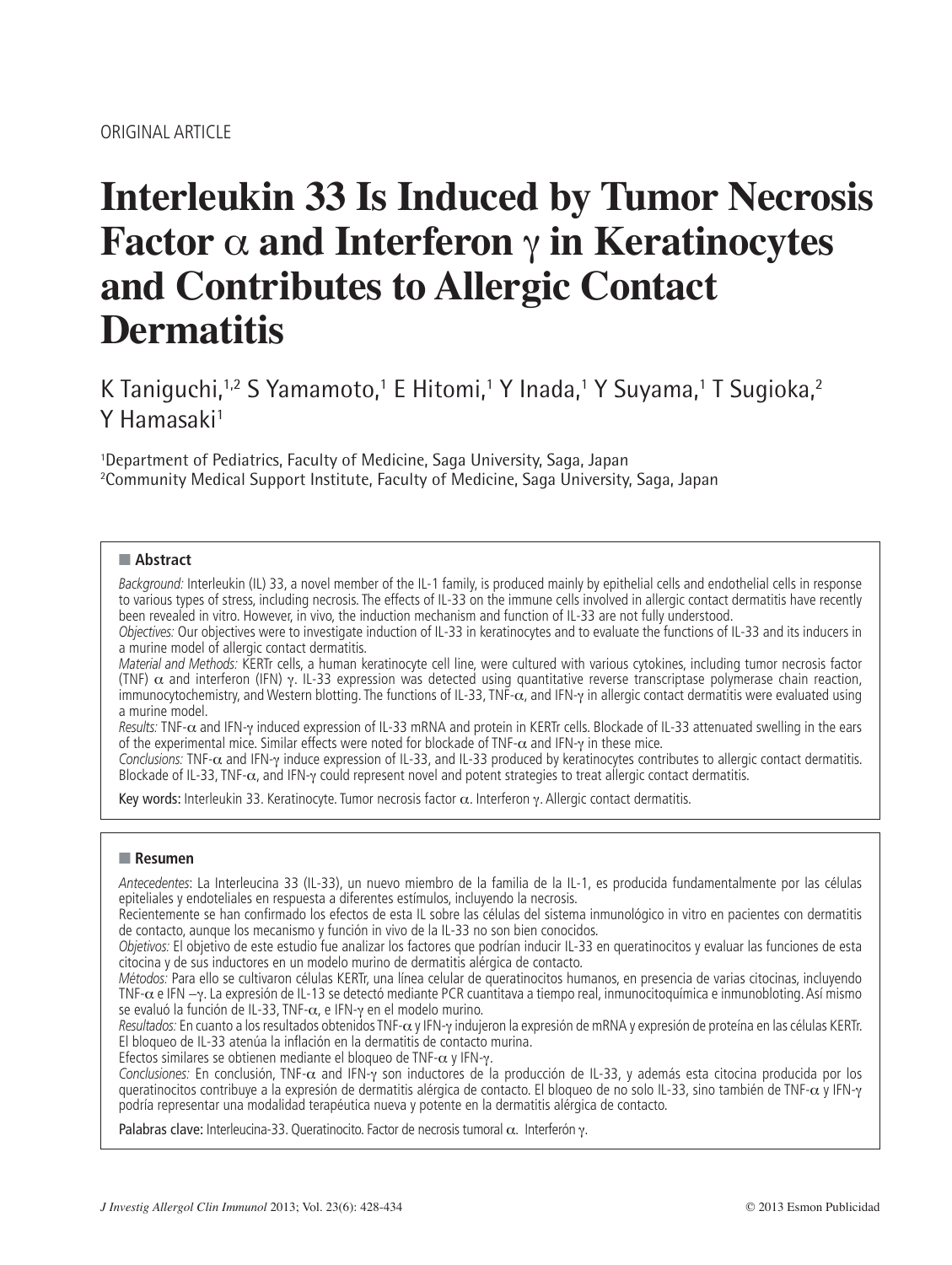# **Introduction**

Interleukin (IL) 33 is a cytokine of the IL-1 family IL-1F11. It acts as a specific extracellular ligand for the orphan IL-1 receptor–related protein ST2 [1]. Epithelial cells and endothelial cells were reported to be the main cellular sources of IL-33 [1-3]. IL-33 is released by cells undergoing necrosis and, in this respect, is thought to function as a damage-associated molecular pattern and alarmin [3,4]. ST2, the receptor for IL-33, is expressed on various immune cells, including type 2 helper T cells  $(T_H2)$  [5],  $CD8^+$  T cells [6], mast cells [7], eosinophils [8], basophils [9], natural killer (NK) cells, NKT cells [10], and dendritic cells [11]. IL-33 induces production of  $T_H2$  cytokines (including IL-5 and IL-13) from  $T_H2$  cells, eosinophils, basophils, NK cells, and NKT cells [12]. Dendritic cells stimulated by IL-33 promote differentiation of  $T_H2$  cells [13]. Natural helper cells [14] and nuocytes [15] have recently attracted attention because they produce abundant  $T_H2$  cytokines when stimulated by IL-33. Therefore, IL-33 is closely involved in  $T_H2$  immune responses. In fact, IL-33 is associated with a range of allergic diseases, including bronchial asthma [16], allergic rhinitis [17], allergic conjunctivitis [18], anaphylaxis [19], atopic dermatitis [20], and allergic contact dermatitis [21].

Allergic contact dermatitis is a clinical form of contact hypersensitivity. It involves a delayed-type hypersensitivity reaction and is the manifestation of an allergic response caused by contact with allergens [22]. Contact allergens are essentially soluble haptens with physical and chemical properties that allow them to cross the stratum corneum of the skin [22]. The mechanisms by which these reactions occur are complex. Allergic contact dermatitis involves a cellular immune response mediated by IL-4– and IL-13–producing  $T_H2$  cells and by interferon (IFN)- $\gamma$ –producing  $T_H1$  cells [23]. Tumor necrosis factor (TNF)  $\alpha$ , which is produced mainly by monocytes and macrophages, is also involved in the pathogenesis of allergic contact dermatitis [22]. Thus,  $T_H1$  and  $T_H2$  immune responses coexist in allergic contact dermatitis [22,23].

IL-33 plays a key role in the pathogenesis of allergic contact dermatitis by promoting  $T_H2$  immune responses [21]. However, the induction mechanism and function of IL-33 in allergic contact dermatitis are not fully understood. In the present study, we investigated induction of IL-33 in keratinocytes and evaluated the functions of IL-33 and its inducers in a murine model of allergic contact dermatitis.

# **Material and Methods**

## *Cell Culture*

KERTr cells, which are a human keratinocyte cell line, were purchased from the American Type Culture Collection (ATCC). The cells were cultured in keratinocyte serum-free medium supplemented with 0.05 mg/mL of bovine pituitary extract and 35 ng/mL of human recombinant epidermal growth factor (all from Invitrogen).

## *Quantitative Reverse Transcriptase Polymerase Chain Reaction*

KERTr cells were seeded at  $3 \times 10^5$  cells/well on 6-well plates (Thermo Fisher Scientific) and incubated overnight. The cells were then incubated with recombinant TNF- $\alpha$ , IFN- $\gamma$ , IL-6, granulocyte/macrophage colony-stimulating factor (GM-CSF), IL-1 $\alpha$ , IL-1 $\beta$ , IL-4, IL-13, IL-17A (PeproTech), and polyinosinic-polycytidylic acid potassium salt (poly I:C) (Sigma-Aldrich). RNA was isolated from the KERTr cells using TRIzol (Invitrogen) and reverse-transcribed with ReverTra Ace (Toyobo) and deoxynucleotide triphosphate (Promega) according to the manufacturer's protocol. Quantitative reverse transcriptase polymerase chain reaction (qRT-PCR) was performed using THUNDERBIRD SYBR qPCR Mix (Toyobo) and an Applied Biosystems StepOnePlus Real-Time PCR System (Life Technologies Japan). Oligonucleotide primers were designed using Primer BLAST software (National Center for Bioinformatics).

#### *Western Blotting*

KERTr cells were incubated with 200 ng/mL recombinant TNF- $\alpha$  or 20 ng/mL recombinant IFN- $\gamma$  for various periods. The cells were then lysed using radioimmunoprecipitation assay buffer. Western blotting was carried out with a goat polyclonal anti–IL-33 primary antibody (R&D Systems), followed by a horseradish peroxidase (HRP)–conjugated rabbit antigoat IgG secondary antibody (Santa Cruz Biotechnology). As an internal control, Western blotting was carried out with a mouse monoclonal antiglyceraldehyde 3-phosphate dehydrogenase (GAPDH) primary antibody (Santa Cruz Biotechnology), followed by an HRP-conjugated goat antimouse IgG secondary antibody (Santa Cruz Biotechnology). The membranes were developed with an ECL Plus Western Blotting Detection System (GE Healthcare).

#### *Immunocytochemistry*

KERTr cells were seeded at  $1 \times 10^4$  cells/well on 8-well Lab-Tek Chamber Slides (Thermo Fisher Scientific) and incubated overnight. One set of cells was then incubated with and without 200 ng/mL recombinant TNF- $\alpha$  for 6 hours, while another set of cells was incubated with and without 20 ng/mL recombinant IFN- $\gamma$  for 12 hours. All the cultured cells were fixed and stained with a mouse monoclonal anti-IL-33 primary antibody (Enzo Life Sciences), followed by an Alexa Fluor 488-conjugated goat antimouse IgG secondary antibody (Invitrogen). Nuclei were stained with 4', 6-diamidino-2-phenylindole dihydrochloride (Dojindo). An IgG1 isotype control antibody (Enzo Life Sciences) was also evaluated.

## *Sensitization and Induction of Allergic Contact Dermatitis*

Animal experiments were undertaken following the guidelines for the care and use of experimental animals of the Japanese Association for Laboratory Animal Science (1987). Six-week-old female C57BL/6 mice were purchased from Kyudo. The protocol for preparing the murine model of allergic contact dermatitis was reported previously [24]. Briefly, mice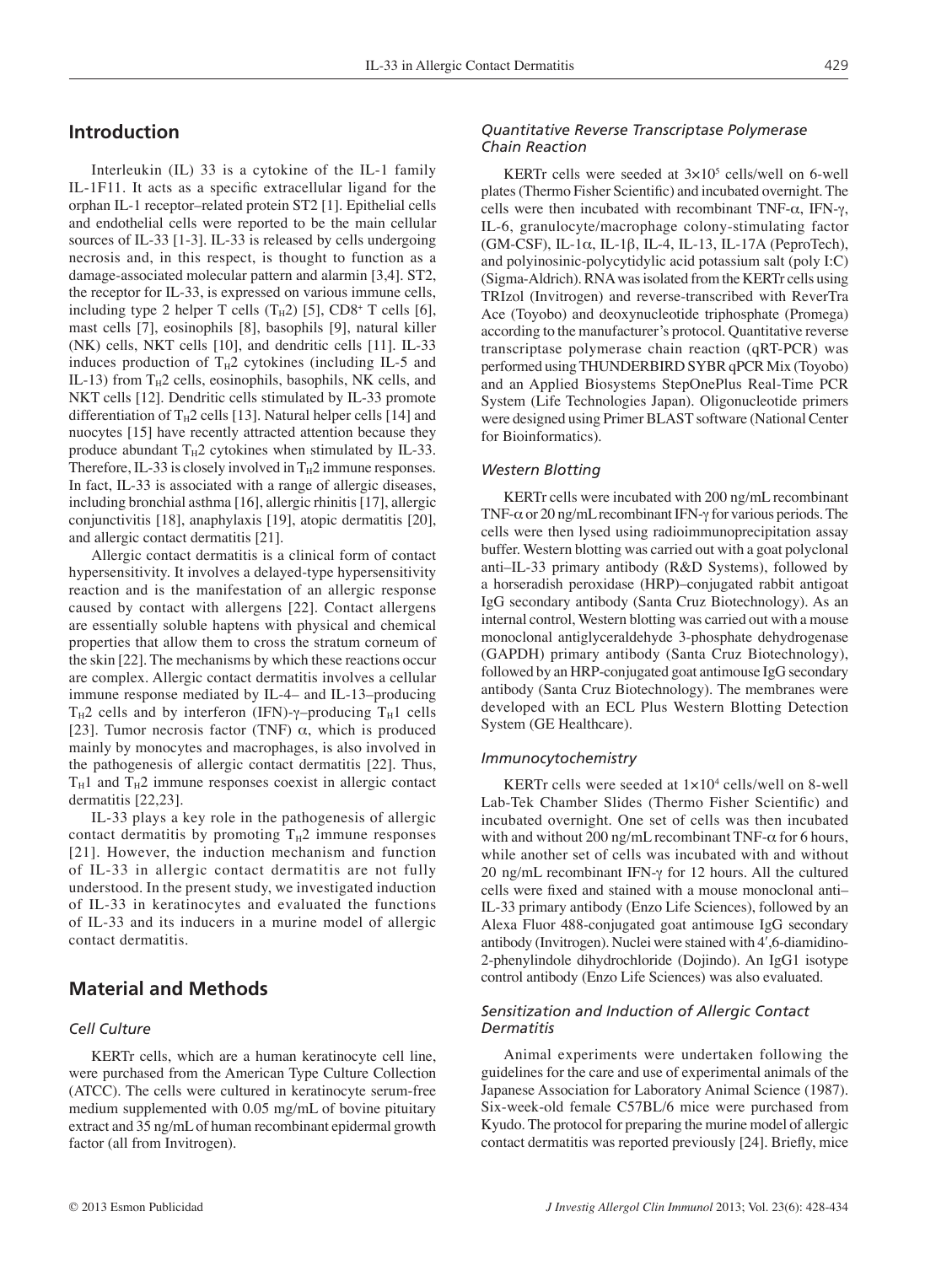were painted with 100  $\mu$ L of 5% 4-ethoxymethylene-2-phenyl-2-oxazolin-5-one (oxa) in ethanol on their shaved abdomen on day 0. oxa challenges were performed on days 5, 7, 9, 11, and 13 after sensitization. The right ears of the mice were painted with 0.1% oxa in ethanol, while the left ears were painted with ethanol alone. An antimouse IL-33 antibody (functional grade purified; Medical  $& Biological Laboratory$ ), antimouse TNF- $\alpha$  antibody (functional grade purified; eBiosciences), or antimouse IFN- $\gamma$  antibody (functional grade purified; eBiosciences) was subcutaneously injected into the ears on day 9. An IgG1 isotype control antibody (Abcam) was also evaluated. The mice were categorized as follows: group 1, not sensitized, oxa-challenged, no antibody injected; group 2, oxa-sensitized, oxa-challenged, no antibody injected; group 3, oxa-sensitized, oxa-challenged, isotype control IgG1 injected; group 4, oxa-sensitized, oxa-challenged, anti–IL-33 antibody injected; group 5, oxa-sensitized, oxa-challenged, anti-TNF- $\alpha$ antibody injected; group 6, oxa-sensitized, oxa-challenged, anti-IFN- $\gamma$  antibody injected.

## *Measurement of Serum IgE*

Mice were euthanized by intraperitoneal injection of Isozol (Nichiiko) on day 15 after sensitization. Blood samples were drawn by cardiocentesis and centrifuged, and the serum



Figure 1. TNF- $\alpha$  and IFN- $\gamma$  induce expression of IL-33 mRNA. A, KERTr cells were incubated with TNF- $\alpha$  at the indicated concentrations for 3 hours and then evaluated by gRT-PCR (n=4-5 wells). B. KERTr cells were incubated with 200 ng/mL TNF- $\alpha$  for the indicated times and then evaluated by  $qRT-PCR$  ( $n=3-8$  wells). C, KERTr cells were incubated with IFN- $\gamma$  at the indicated concentrations for 6 hours and then evaluated by qRT-PCR (n=4-5 wells). D, KERTr cells were incubated with 20 ng/mL IFN- $\gamma$ for the indicated times and then evaluated by qRT-PCR (n=4-5 wells). Data are shown as mean (SD). \**P*<.05 and \*\**P*<.01 vs 0 ng/mL; +*P*<.05 and ++*P*<.01 vs 0 hours. TNF indicates tumor necrosis factor; IFN, interferon; IL, interleukin; qRT-PCR, quantitative reverse transcriptase polymerase chain reaction.

samples were collected. The serum IgE concentrations were measured with a Mouse IgE ELISA Kit (Shibayagi) according to the manufacturer's protocol.

## *Measurement of Ear Thickness*

Ear thickness was measured using a Peacock dial thickness gauge G-1A (Ozaki). Ear swelling was calculated as follows: [thickness of ears after oxa applications – thickness of ears before oxa applications] – [thickness of ears after vehicle applications – thickness of ears before vehicle applications].

## *Histology and Immunohistochemistry*

Ear tissue was fixed and immunostained. Expression of IL-33 protein was investigated by means of cross-sections stained with a mouse monoclonal anti–IL-33 antibody [Nessy-1] (Biotin) (Abcam) and evaluated using a Histofine SAB-PO (M) Kit and a Histofine DAB Substrate Kit (Nichirei, Tokyo, Japan) according to the manufacturer's protocols. Nuclei were stained with hematoxylin.

## *Statistical Analysis*

Statistical analyses were performed using Prism 5.0 (GraphPad Software). Data are presented as mean (SD). The significance of differences between values was assessed using an unpaired *t* test. *P* values of <.05 were considered statistically significant.

## **Results**

## *TNF-*\_ *and IFN-*a *Induce Expression of IL-33 mRNA in KERTr Cells*

In order to investigate which cytokines could induce expression of IL-33 mRNA, we stimulated KERTr cells using various cytokines associated with allergic contact dermatitis. qRT-PCR revealed that TNF- $\alpha$ and IFN- $\gamma$  were able to induce expression of IL-33 mRNA (Figure 1). The expression of IL-33 mRNA induced by TNF- $\alpha$  peaked at 200 ng/mL (Figure 1A). In the kinetics analysis, expression of IL-33 mRNA induced by TNF- $\alpha$  peaked at 3 hours after stimulation (Figure 1B); expression of IL-33 mRNA induced by IFN- $\gamma$  peaked at 20 ng/mL (Figure 1C). In the kinetics analysis, expression of IL-33 mRNA induced by IFN- $\gamma$  peaked at 6 hours after stimulation (Figure 1D). These findings showed that TNF- $\alpha$  and IFN- $\gamma$  induced IL-33 mRNA expression in KERTr cells. Other cytokines, including IL-6, GM-CSF, IL-1 $\alpha$ , IL-1 $\beta$ , IL-4, IL-13, and IL-17, and poly (I:C), a mimetic of double-stranded RNA, did not induce IL-33 mRNA expression (data not shown).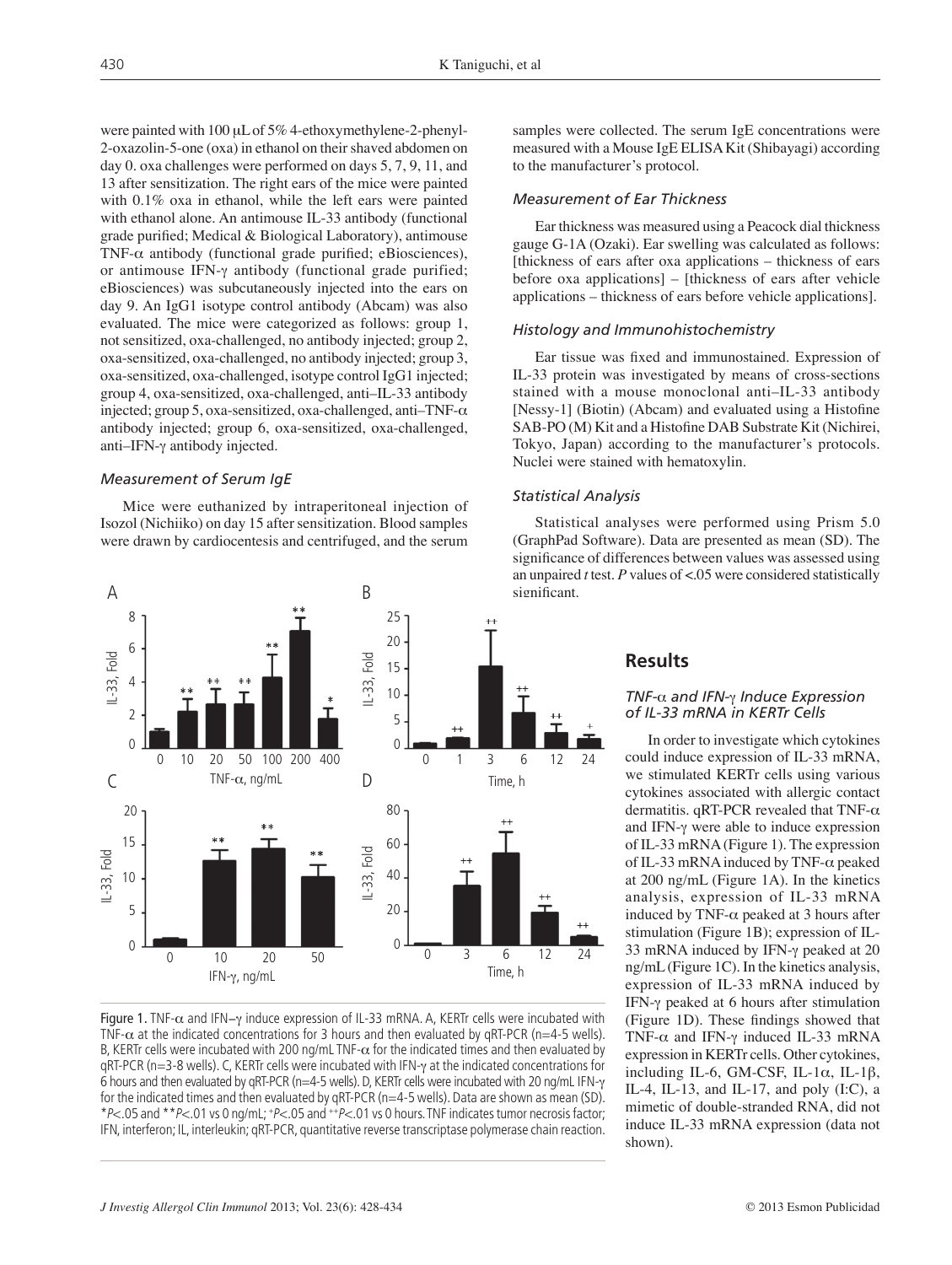

Figure 2. TNF- $\alpha$  and IFN- $\gamma$  induce expression of IL-33 protein. A, KERTr cells were incubated with 200 ng/mL TNF- $\alpha$  or phosphate-buffered saline (PBS) for 6 hours. B, KERTr cells were incubated with 20 ng/mL IFN- $\gamma$  or PBS for 12 hours. Scale bars, 10 μm. C, KERTr cells were incubated with 200 ng/mL TNF- $\alpha$  or 20 ng/mL IFN- $\gamma$  for the indicated times. TNF indicates tumor necrosis factor; IFN, interferon; IL, interleukin; DAPI, 4',6-diamidino-2-phenylindole dihydrochloride; GAPDH, glyceraldehyde 3-phosphate dehydrogenase.

## *TNF-*\_ *and IFN-*a *Induce Expression of IL-33 Protein in KERTr Cells*

We performed immunocytochemistry and Western blotting analysis to investigate whether TNF- $\alpha$  and IFN- $\gamma$  could induce IL-33 protein expression. In KERTr cells incubated without these cytokines, IL-33 protein was located in the nucleus (Figure 2A and B). In KERTr cells incubated with TNF- $\alpha$ , expression of IL-33 protein was increased, and its location shifted from the nucleus to the cytoplasm (Figure 2A). Similarly, in KERTr cells incubated with IFN- $\gamma$ , expression of IL-33 protein was increased, and the protein showed the same translocation pattern as that of stimulation with TNF- $\alpha$  (Figure 2B). These findings suggested that IL-33 was constitutively expressed in the nucleus and shifted to the cytoplasm when its expression was upregulated.

We further examined expression of IL-33 protein using Western blotting. In KERTr cells incubated with TNF- $\alpha$ , upregulation of IL-33 protein began 3 hours after stimulation, peaked at 6 hours, and then gradually disappeared (Figure 2C). In KERTr cells incubated with IFN- $\gamma$ , upregulation of the IL-33 protein began at 6 hours after stimulation and then gradually disappeared (Figure 2C). We investigated whether IL-33 was secreted into the culture supernatants. However, we did not detect any IL-33 in the supernatants by enzyme-linked immunosorbent assay (ELISA) (data not shown).

## *Preparation of the Murine Model of Allergic Contact Dermatitis*

We used a murine model to evaluate the functions of IL-33, TNF- $\alpha$ , and IFN- $\gamma$  in allergic contact dermatitis. We confirmed that sensitization was successful by measuring serum IgE concentrations using ELISA. The serum IgE levels obtained from oxa-sensitized mice (groups  $2$  to  $6$ ) were significantly higher than those obtained from nonsensitized mice (group 1) (Figure 3), suggesting that the model was successful. Ear swelling in group 2 mice was significantly greater than in group 1 mice (Figure 4). Immunohistochemistry revealed that expression of IL-33 protein was upregulated in group 2 mice compared with group 1 mice (Figure 5).

#### *Blockade of IL-33 Attenuates Ear Swelling*

In order to evaluate the function of IL-33, we administered anti–IL-33 antibody to the mice in our model. Ear swelling was increased in group 3 mice (isotype control IgG1– injected), as well as in group 2 mice. However, in the anti– IL-33 antibody–injected mice (group 4), ear swelling was not increased and was significantly milder than in group 3 mice (Figure 4). Immunohistochemistry showed that expression of IL-33 protein in keratinocytes was upregulated



Figure 3. Serum IgE levels are increased. Serum samples were obtained from sensitized mice or nonsensitized mice as a negative control on day 15 after sensitization. The serum IgE levels were measured by enzymelinked immunosorbent assay ( $n=4$ ). The categorization of groups 1 to 6 is described in Material and Methods. Data are expressed as mean (SD). \**P*<.05 and \*\**P*<.01 versus group 1 (nonsensitized mice). Ig indicates immunoglobulin.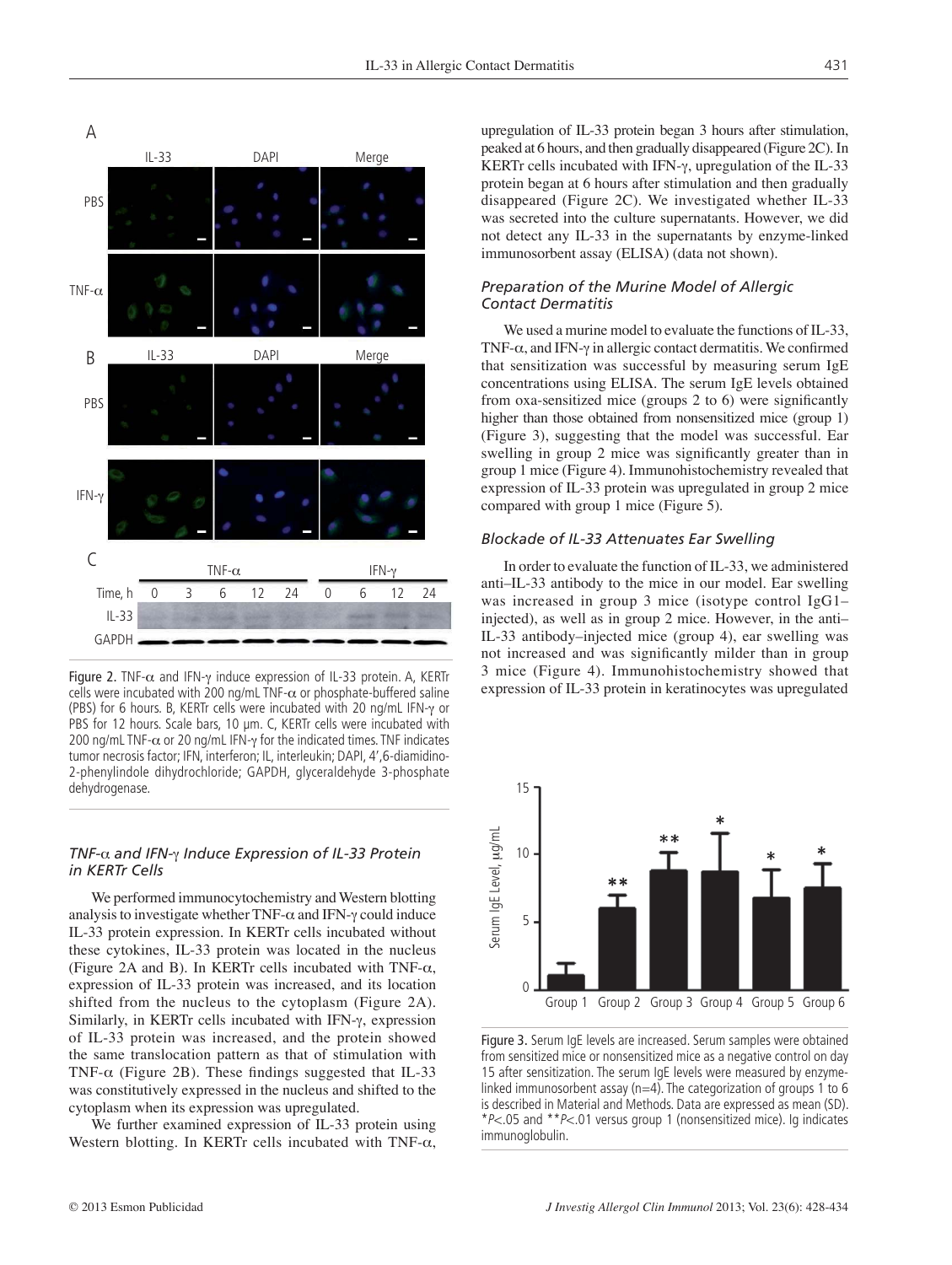in group 3 mice compared with mice from group 1, as well as group 2 (Figure 5). Furthermore, expression of IL-33 protein in keratinocytes was not upregulated in group  $4$  mice (Figure 5). These findings demonstrated that blockade of IL-33 attenuated ear swelling. Incidentally, the serum IgE level in group 4 mice showed no significant differences compared with group 3 mice (Figure 3), suggesting that blockade of IL-33 could not attenuate oxa sensitization.

### **Blockade of TNF-α and IFN-**γ *Attenuates Ear Swelling*

We administered an anti-TNF- $\alpha$ antibody or anti-IFN- $\gamma$  antibody to the mice in our model in order to evaluate the functions of TNF- $\alpha$  and IFN- $\gamma$ . In the anti-TNF- $\alpha$  antibody–injected mice (group 5), ear swelling was not increased and was significantly milder than in group 3 mice (Figure 4). In the anti-IFN- $\nu$ antibody–injected mice (group 6), ear swelling was not increased and was significantly milder than in group 3 mice (Figure 4). Immunohistochemistry showed that expression of IL-33 protein in keratinocytes in group 5 and group 6

mice was downregulated to the level of group 4 mice (Figure 5). These findings demonstrated that blockade of TNF- $\alpha$  and IFN- $\gamma$  attenuated ear swelling in our model. This attenuation could be mediated by downregulation of IL-33 expression. Incidentally, the serum IgE levels obtained from group 5 and group 6 mice showed no significant differences compared with group 3 mice (Figure 3), suggesting that blockade of TNF- $\alpha$  and IFN- $\gamma$  was unable to attenuate oxa sensitization.

# **Discussion**

The contribution of IL-33 to allergic diseases has been widely reported [16-21]. Although the effects of IL-33 on the immune cells that appear in allergic diseases are well known [5-11], the induction mechanism of IL-33 is not fully understood. Very recently, TNF- $\alpha$  and IFN- $\gamma$  were shown to induce IL-33 expression in normal human epidermal keratinocytes in vitro [25]. Our data support this finding. Consequently, IL-33 plays a role in inflammatory skin diseases involving high levels of TNF- $\alpha$  and IFN- $\gamma$ . In the present study, IL-33 was constitutively expressed in the nucleus of KERTr cells, where it was upregulated by



Figure 4. Ear swelling is increased and suppressed by blockade of IL-33, TNF- $\alpha$ , and IFN- $\gamma$ . The categorization of groups 1-6 is described in Material and Methods. Ear thickness was measured on days 5, 7, 9, 11, 13, and 15 after sensitization (n=8-9). Data are expressed as mean (SD). \**P*<.05 and \*\**P*<.01 vs group 1 (nonsensitized mice); +*P*<.05 and ++*P*<.01 vs group 3 (oxa-sensitized, isotype control IgG1–injected mice). TNF indicates tumor necrosis factor; IFN, interferon; IL, interleukin; oxa, 4-ethoxymethylene-2-phenyl-2-oxazolin-5-one.



Figure 5. IL-33 expression is increased and downregulated by blockade of IL-33, TNF- $\alpha$ , and IFN- $\gamma$ . The categorization of groups 1-6 is described in Material and Methods. The expression levels of IL-33 protein in ear tissue on day 15 after sensitization were evaluated by immunohistochemistry with an anti-IL-33 antibody and DAB, followed by nuclear staining with hematoxylin (n=8-9). Scale bars, 10 μm. IL indicates interleukin; TNF, tumor necrosis factor; IFN, interferon; IL, interleukin; oxa, 4-ethoxymethylene-2-phenyl-2-oxazolin-5-one.

TNF- $\alpha$  and IFN- $\gamma$  before entering the cytoplasm. IL-33 is also a secreted protein, and this shift may be part of the process of secretion. However, IL-33 protein was not detected in the cell culture supernatants. Failure to detect secreted endogenous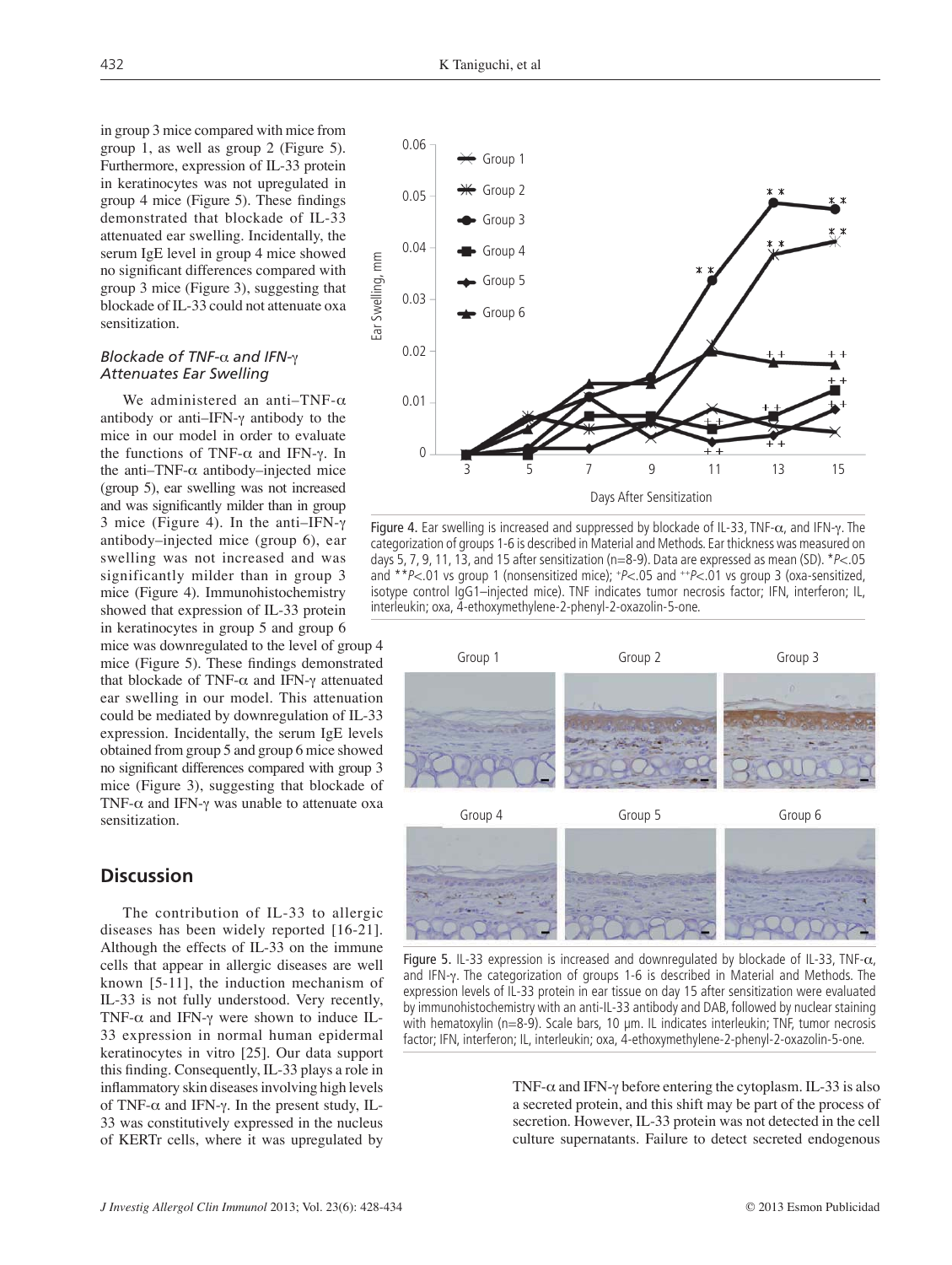IL-33 in different types of healthy cells has been reported in various studies [25-27]; secreted IL-33 was only detected once the cells had begun to undergo necrosis.

Our findings provide a mechanism that could explain upregulation of IL-33 in keratinocytes in allergic contact dermatitis. Immune responses can be roughly classified as type 1 and type 2. IFN- $\gamma$ , which is mainly produced by  $T_H1$ cells, and TNF- $\alpha$ , which is mainly produced by monocytes and macrophages, play an active part in type 1 immune responses. On the other hand, IL-4, IL-5, and IL-13, which are produced by  $T_H2$  cells, play an active role in type 2 immune responses. IFN- $\gamma$  has been thought to suppress type 2 immune responses through inhibition of  $T_H2$  cell proliferation [28]. However, in chronic inflammation, expression of  $T_H2$ cytokines occurs even in type 1 immune responses [29]. We previously reported that IFN- $\gamma$  had opposite effects on IL-4–induced production of CCL26, a potent chemoattractant for eosinophils, which are effector cells in type 2 immune responses in normal human epidermal keratinocytes [30]. Our data support the coexistence of the properties of type 1 and type 2 immune responses. In the present study, we found that IFN- $\gamma$  and TNF- $\alpha$ , which play a key role in type 1 immune responses, induced expression of IL-33, which could promote type 2 immune responses in keratinocytes. Our findings provide evidence for both upregulation of IL-33 in keratinocytes and coexistence of type 1 and type 2 immune responses in allergic contact dermatitis.

IL-33 and its receptor ST2 appear to contribute to allergic contact dermatitis. For example, ST2 was upregulated in skin lesions in a contact dermatitis rat model using a representative hapten, 2,4-dinitrofluorobenzene [31]. In an oxazolone-induced murine model of allergic contact dermatitis, inflammation was attenuated in ST2-deficient mice compared with wild-type mice, because activation of B-1 cells via IL-33 and ST2 interactions could not occur [21]. We generated our model under conditions by which a difference in epidermal thickness was observed between the control and experimental groups and edema and hypertrophy of the dermis were not observed. We found that blockade of IL-33 attenuated ear swelling in a murine model of allergic contact dermatitis. Thus, IL-33 is functionally involved in the pathogenesis of allergic contact dermatitis, especially in keratinocytes, the main structural cells in the epidermis. However, blockade of IL-33 did not attenuate sensitization with oxa. Therefore, we suggest that IL-33 is not involved in the sensitization phase, at least in our experiments. IL-33 is expressed in the nucleus of keratinocytes at low levels in the resting phase. Once inflammation occurs, IL-33 can be initially upregulated in keratinocytes and secreted as alarmin, before exerting its effects on immune cells that mediate allergic responses. Thus, inflammation may be facilitated and prolonged in allergic contact dermatitis. Expression levels of TNF- $\alpha$  and IFN- $\gamma$  are upregulated in allergic contact dermatitis [32]. TNF- $\alpha$  and IFN- $\gamma$  can promote expression of IL-33 in keratinocytes, thus sustaining chronic inflammation. We further showed that blockade of TNF- $\alpha$  and IFN- $\gamma$  attenuated allergic contact dermatitis. In addition, expression of IL-33 in keratinocytes was decreased by blockade of TNF- $\alpha$  and IFN- $\gamma$ . We suggest that blockade of TNF- $\alpha$  and IFN- $\gamma$  suppresses upregulation of IL-33 expression in keratinocytes, resulting in

the attenuation of allergic contact dermatitis. Therefore, both blockade of IL-33 and blockade of TNF- $\alpha$  and IFN- $\gamma$  could be effective treatments for allergic contact dermatitis.

The main treatments for allergic contact dermatitis are topical and systemic (oral and injected) corticosteroids and antihistamines. These treatments successfully inhibit allergic inflammation, including the infiltration of inflammatory cells into the skin and secretion of various inflammatory cytokines [33]. However, corticosteroids and antihistamines are used to treat symptoms, rather than provide a cure, and are thus unable to completely prevent the inflammation from becoming chronic. The results of the present study suggest that blockade of IL-33, TNF- $\alpha$ , and IFN- $\gamma$  could become a potent strategy for allergic contact dermatitis even in the chronic phase, in which type 1 and type 2 immune responses coexist.

In conclusion, TNF- $\alpha$  and IFN- $\gamma$  were able to induce expression of IL-33 in KERTr cells. Blockade of IL-33 and blockade of TNF- $\alpha$  and IFN- $\gamma$  attenuated allergic contact dermatitis in a murine model. These findings could pave the way for successful treatment of allergic contact dermatitis.

## **Acknowledgments**

The authors would like to thank Dr Alain L de Weck for excellent advice, Fumihiro Muto and Shinichi Nakahara for technical assistance, and Michiko Ozeki, Mioko Tokunaga, and Shinobu Taniguchi for technical assistance and helpful discussions.

## *Funding*

This work was supported in part by a grant, Research on Rare and Intractable Diseases (Research on Allergic Disease and Immunology), from the Ministry of Health, Labour, and Welfare, Japan.

#### *Confl icts of Interest*

The authors declare that they have no conflicts of interest.

## **References**

- 1. Schmitz J, Owyang A, Oldham E, Song Y, Murphy E, McClanahan TK, Zurawski G, Moshrefi M, Qin J, Li X, Gorman DM, Bazan JF, Kastelein RA. IL-33, an interleukin-1-like cytokine that signals via the IL-1 receptor-related protein ST2 and induces T helper type 2-associated cytokines. Immunity. 2005;23:479-90.
- 2. Carriere V, Roussel L, Ortega N, Lacorre DA, Americh L, Aguilar L, Bouche G, Girard JP. IL-33, the IL-1-like cytokine ligand for ST2 receptor, is a chromatin-associated nuclear factor in vivo. Proc Natl Acad Sci USA. 2007;104:282-7.
- 3. Kouzaki H, Iijima K, Kobayashi T, O'Grady SM, Kita H. The danger signal, extracellular ATP, is a sensor for an airborne allergen and triggers IL-33 release and innate Th2-type responses. J Immunol. 2011;186:4375-87.
- 4. Lüthi AU, Cullen SP, McNeela EA, Duriez PJ, Afonina IS, Sheridan C, Brumatti G, Taylor RC, Kersse K, Vandenabeele P, Lavelle EC. Suppression of interleukin-33 bioactivity through proteolysis by apoptotic caspases. Immunity. 2009;31:84-98.